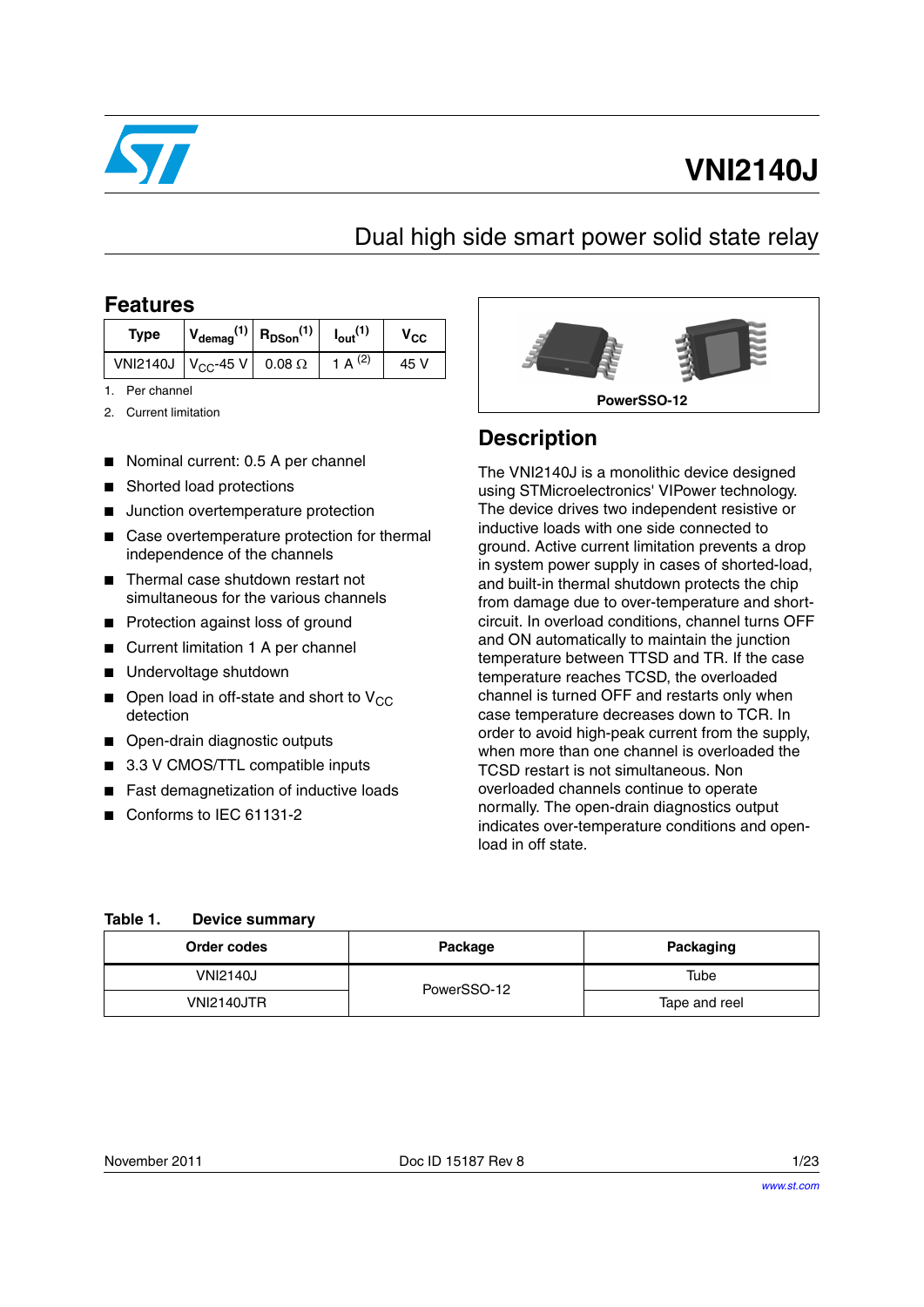## **Contents**

| 1                       |     |
|-------------------------|-----|
| $\overline{2}$          |     |
| 3                       | 3.1 |
| $\overline{\mathbf{4}}$ |     |
| 5                       |     |
| 6                       |     |
| $\overline{7}$          |     |
| 8                       |     |
| 9                       |     |
| 10                      |     |
| 11                      |     |

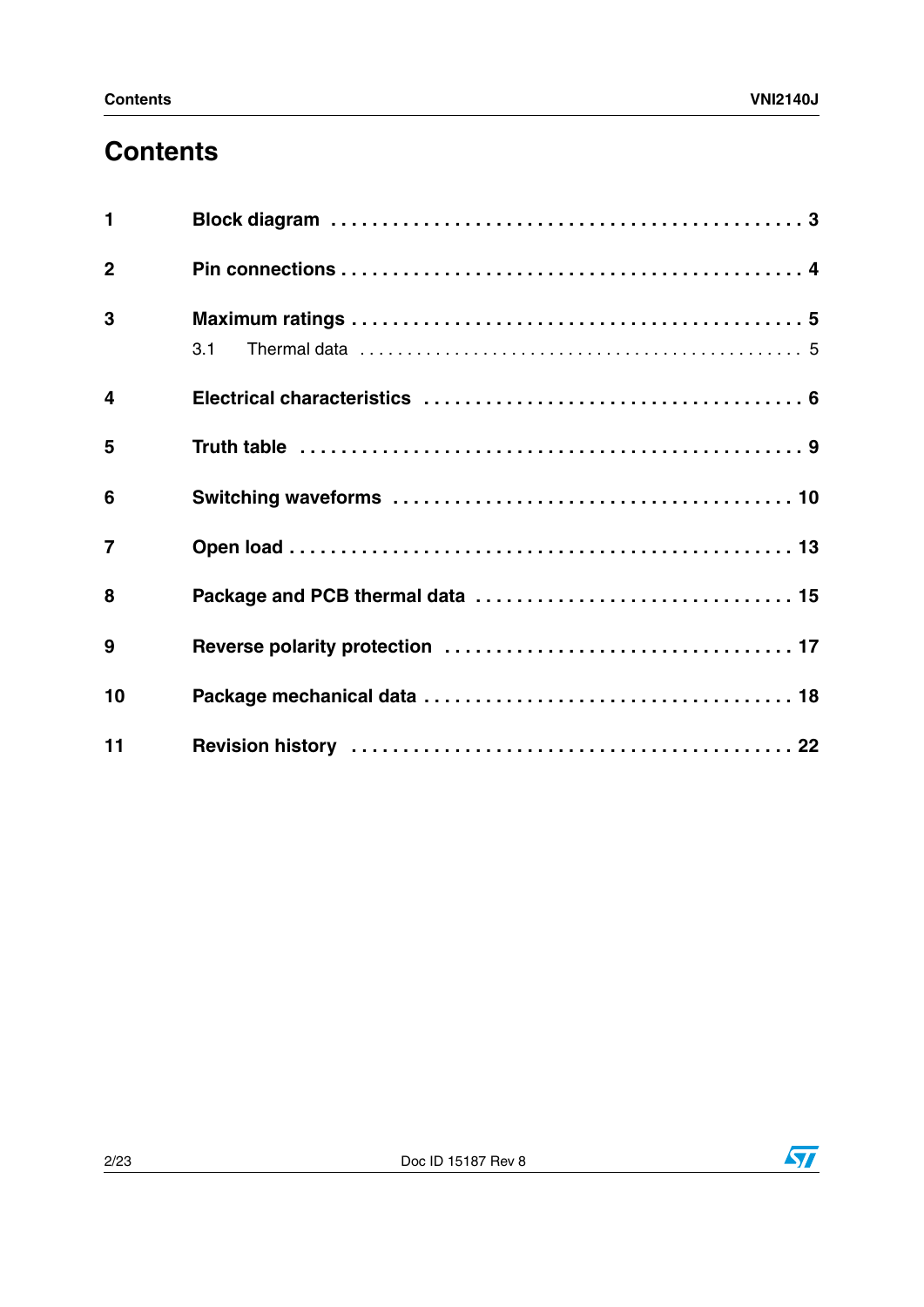## <span id="page-2-0"></span>**1 Block diagram**



### **Figure 1. Block diagram**

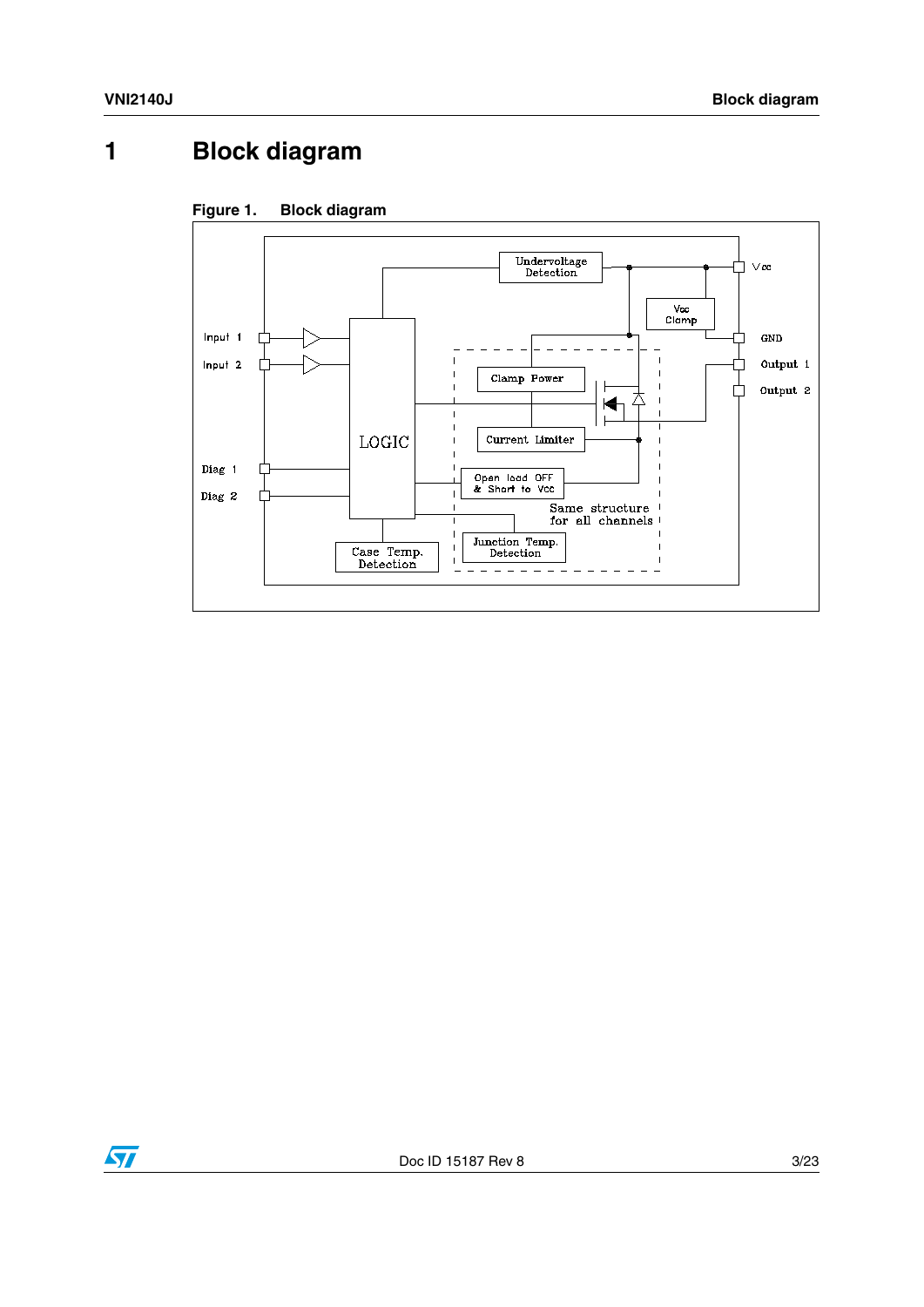## <span id="page-3-0"></span>**2 Pin connections**

**Figure 2. Pin connections (top view)**



| $n^{\circ}$    | <b>Name</b> | <b>Description</b>                                 |
|----------------|-------------|----------------------------------------------------|
| 1              | NC.         | Not connected                                      |
| $\overline{c}$ | Input 1     | Channel 1 input 3.3 V CMOS/TTL compatible          |
| 3              | Diag 1      | Channel 1 diagnostic in open-drain configuration   |
| 4              | <b>GND</b>  | Device ground connection                           |
| 5              | Diag 2      | Channel 2 diagnostic in open-drain configuration   |
| 6              | Input 2     | Channel 2 input 3.3 V CMOS/TTL compatible          |
| $\overline{7}$ | <b>VCC</b>  | Supply voltage                                     |
| 8              | Output 2    | Channel 2 power stage output, internally protected |
| 9              | Output 2    | Channel 2 power stage output, internally protected |
| 10             | Output 1    | Channel 1 power stage output, internally protected |
| 11             | Output 1    | Channel 1 power stage output, internally protected |
| 12             | <b>VCC</b>  | Supply voltage                                     |
| TAB            | TAB         | Supply voltage                                     |

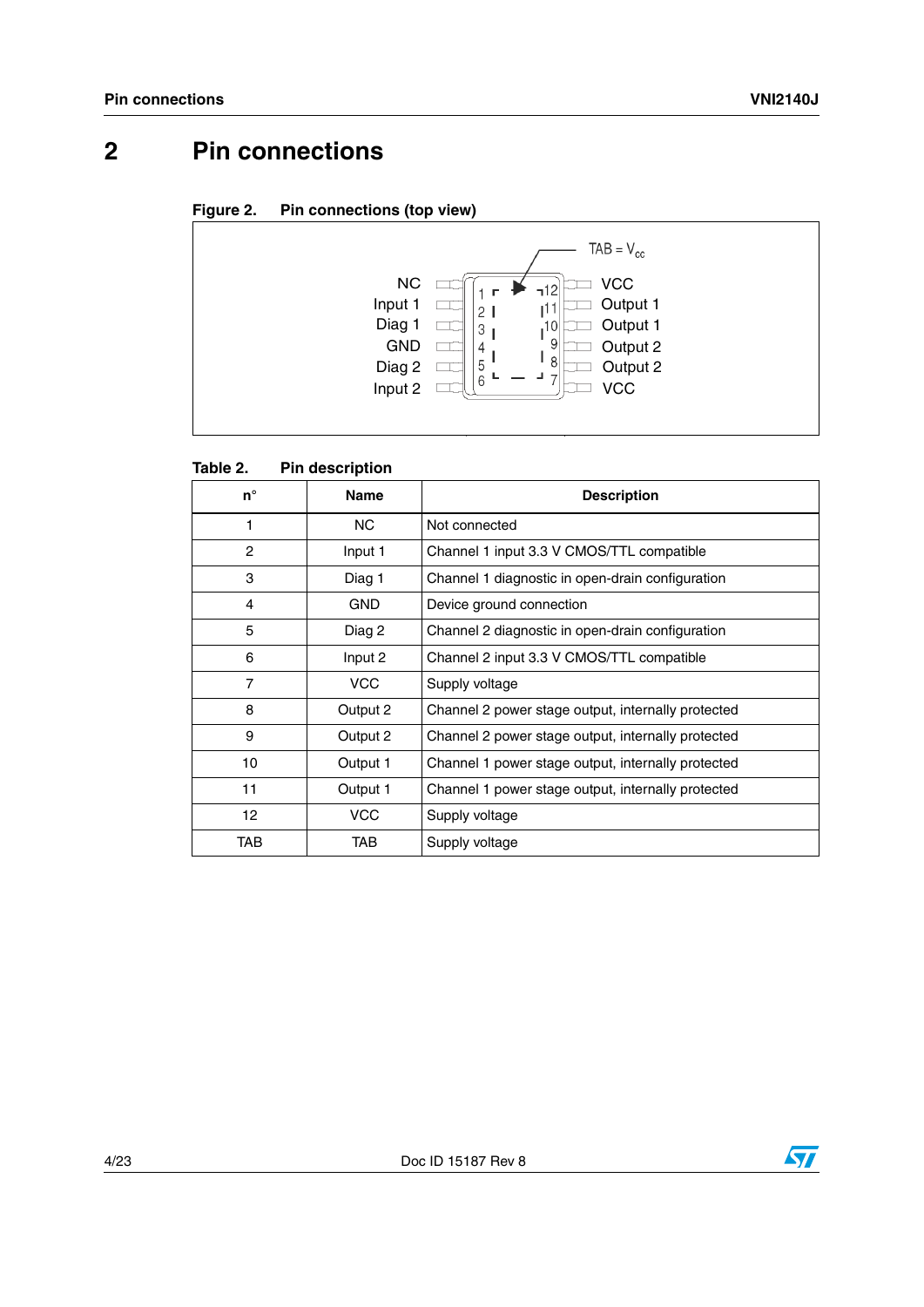## <span id="page-4-0"></span>**3 Maximum ratings**

| Table 3. | Absolute maximum ratings |  |
|----------|--------------------------|--|
|          |                          |  |

| Symbol                    | <b>Parameter</b>                                                | <b>Value</b>       | Unit        |
|---------------------------|-----------------------------------------------------------------|--------------------|-------------|
| $V_{\rm CC}$              | Power supply voltage                                            | 45                 | v           |
| $-V_{CC}$                 | Reverse supply voltage                                          | $-0.3$             | V           |
| <b>I</b> GND              | DC ground reverse current                                       | $-250$             | mA          |
| $I_{\text{OUT}}$          | Output current (continuous)                                     | Internally limited | A           |
| l <sub>R</sub>            | Reverse output current (per channel)                            | -5                 | A           |
| $I_{IN}$                  | Input current (per channel)                                     | ±10                | mA          |
| $V_{\text{IN}}$           | Input voltage                                                   | $+V_{CC}$          | V           |
| <b>V<sub>DIAG</sub></b>   | Diag pin voltage                                                | $+V_{CC}$          | V           |
| <b>I</b> DIAG             | Diag pin current                                                | ±10                | mA          |
| V <sub>ESD</sub>          | Electrostatic discharge (R = 1.5 k $\Omega$ ; C = 100 pF)       | 2000               | V           |
| $E_{AS}$                  | Single pulse avalanche energy per channel not<br>simultaneously | 300                | mJ          |
| $P_{TOT}$                 | Power dissipation at $T_c = 25 °C$                              | Internally limited | w           |
| $T_{\rm J}$               | Junction operating temperature                                  | Internally limited | $^{\circ}C$ |
| $\mathsf{T}_{\text{STG}}$ | Storage temperature                                             | $-55$ to 150       | $^{\circ}C$ |

### <span id="page-4-1"></span>**3.1 Thermal data**

<span id="page-4-2"></span>

|  | Table 4. |  | <b>Thermal data</b> |  |
|--|----------|--|---------------------|--|
|--|----------|--|---------------------|--|

| Symbol       | <b>Parameter</b>                        |     | Value                       | Unit          |
|--------------|-----------------------------------------|-----|-----------------------------|---------------|
| $R_{th(JC)}$ | Thermal resistance junction-case (1)    | Max |                             | $\degree$ C/W |
| $R_{th(JA)}$ | Thermal resistance junction-ambient (2) | Max | See Figure 11 on<br>page 15 | $\degree$ C/W |

1. Per channel

2. When mounted using minimum recommended pad size on FR-4 board

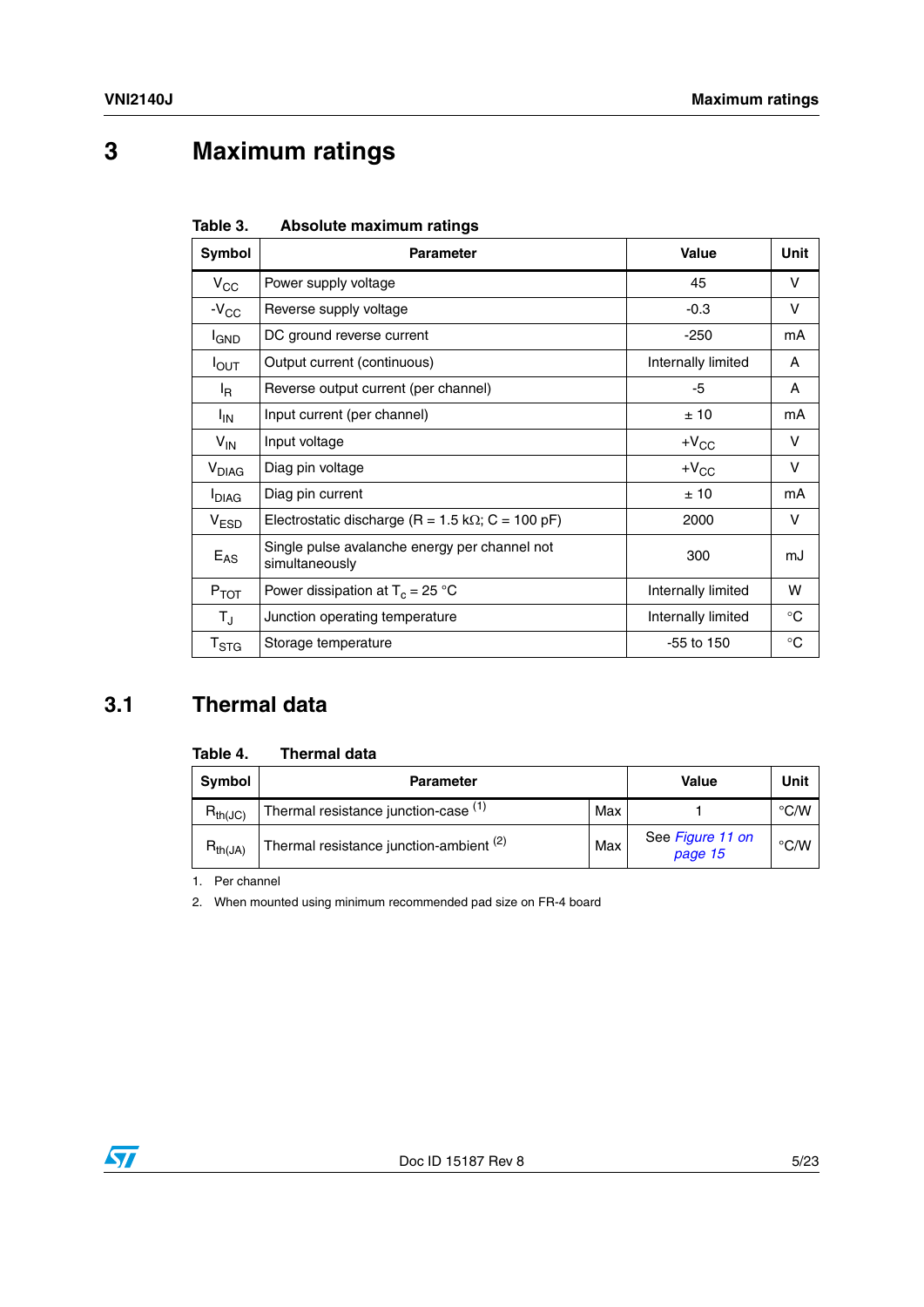## <span id="page-5-0"></span>**4 Electrical characteristics**

9 V <  $V_{CC}$  < 36 V; -40 °C < T<sub>J</sub> < 125 °C; unless otherwise specified

| ט טושו                   | ו טעט וטאט ו                  |                                                                                              |          |            |       |          |
|--------------------------|-------------------------------|----------------------------------------------------------------------------------------------|----------|------------|-------|----------|
| Symbol                   | <b>Parameter</b>              | <b>Test conditions</b>                                                                       | Min.     | Typ.       | Max.  | Unit     |
| Vcc                      | Supply voltage                |                                                                                              | 9        |            | 45    | V        |
| $R_{DS(ON)}$             | On-state resistance           | $I_{\text{OUT}} = 0.5 \text{ A at } T_J = 25 \text{ °C}$<br>$I_{\text{OUT}} = 0.5 \text{ A}$ |          | 0.080      | 0.150 | Ω<br>Ω   |
| <b>V<sub>CLAMP</sub></b> | Clamp voltage                 | $Is = 20 mA$                                                                                 | 45       |            | 52    | v        |
| $I_{\rm S}$              | Supply current                | All channel in off-state<br>On-state with $V_{IN} = 5 V$<br>$(T_1 = 125 °C)$                 |          | 300<br>1.9 | 4     | μA<br>mA |
| <b>I</b> LGND            | Output current at<br>turn-off | $V_{CC} = V_{DIAG} = V_{IN} =$<br>$V_{GND}$ = 24 V, $V_{OUIT}$ = 0 V                         |          |            | 1     | mA       |
| VOUT(OFF)                | Off-state output<br>voltage   | $V_{IN}$ = 0 V and $I_{OUT}$ = 0 A                                                           |          |            | 3     | $\vee$   |
| <b>IOUT(OFF)</b>         | OFF-state output              | $V_{IN}$ = $V_{OUT}$ = 0 V                                                                   | $\Omega$ |            | 5     | μA       |
| <b>IOUT(OFF1)</b>        | current                       | $V_{IN} = 0 V$ ; $V_{OUT} = 4 V$                                                             | -35      |            | 0     | μA       |

<span id="page-5-1"></span>**Table 5. Power section**

### $V_{\text{CC}} = 24$

| Symbol                    | <b>Parameter</b>                         | <b>Test conditions</b>                                                                             | Min. | Typ. | Max. | Unit      |
|---------------------------|------------------------------------------|----------------------------------------------------------------------------------------------------|------|------|------|-----------|
| $t_{d(ON)}$               | Turn-on delay time of<br>output current  | $I_{\text{OUT}}$ = 0.5 A, resistive load<br>Input rise time $< 0.1 \mu s$ ,<br>$T_{\rm d}$ = 25 °C |      | 20   |      | μs        |
| $\mathsf{t}_{\mathsf{r}}$ | Rise time of output<br>current           | $I_{\text{OUT}}$ = 0.5 A, resistive load<br>Input rise time $< 0.1 \mu s$ ,<br>$T_{\rm J}$ = 25 °C |      | 10   |      | μs        |
| $t_{d(OFF)}$              | Turn-off delay time of<br>output current | $I_{\text{OUT}}$ = 0.5 A, resistive load<br>Input rise time $< 0.1 \mu s$ ,<br>$T_{\rm d}$ = 25 °C |      | 30   |      | μs        |
| t <sub>f</sub>            | Fall time of output<br>current           | $I_{\text{OUT}}$ = 0.5 A, resistive load<br>Input rise time $< 0.1 \mu s$ ,<br>$T_{\rm J}$ = 25 °C |      | 8    |      | μs        |
| $t_{\text{DOL}}$          | Delay time for open<br>load detection    |                                                                                                    |      | 500  |      | μs        |
| $dV/dt_{(ON)}$            | Turn ON voltage slope                    |                                                                                                    |      | 3    |      | $V/\mu S$ |
| dV/dt(off)                | Turn OFF voltage<br>slope                |                                                                                                    |      | 4    |      | $V/\mu S$ |

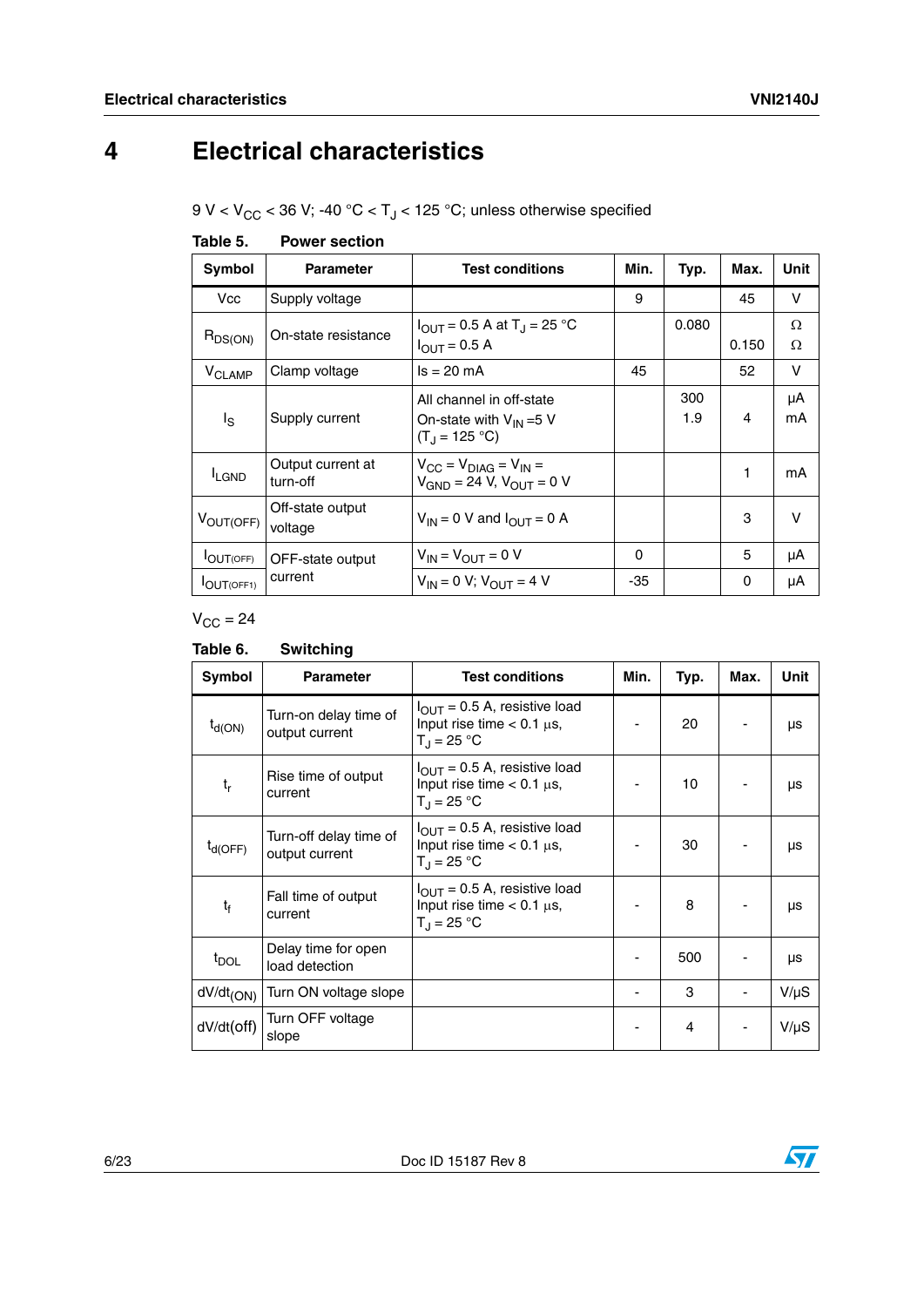| Symbol               | <b>Parameter</b>            | <b>Test conditions</b> | Min. | Typ. | Max. | Unit |
|----------------------|-----------------------------|------------------------|------|------|------|------|
| $V_{IL}$             | Input low level voltage     |                        |      |      | 0.8  | ν    |
| $V_{\text{IH}}$      | Input high level voltage    |                        | 2.20 |      |      | ν    |
| V <sub>I(HYST)</sub> | Input hysteresis<br>voltage |                        |      | 0.15 |      | v    |
| <sup>I</sup> IN      | Input current               | $V_{IN}$ = 15 V        |      |      | 10   | μA   |
|                      |                             | $V_{IN} = 36 V$        |      |      | 210  |      |

**Table 7. Logical input**

<span id="page-6-0"></span>**Table 8. Protection and diagnostic**

| Symbol                    | <b>Parameter</b>                                      | <b>Test conditions</b>                                               | Min.           | Typ.           | Max.           | <b>Unit</b>     |
|---------------------------|-------------------------------------------------------|----------------------------------------------------------------------|----------------|----------------|----------------|-----------------|
| $V_{DIAG}$ <sup>(1)</sup> | Diag voltage output<br>low                            | $I_{DIAG}$ = 1.5 mA (fault condition)                                |                |                | 0.6            | V               |
| $V_{\text{USD}}$          | Undervoltage<br>protection                            |                                                                      | $\overline{7}$ |                | 9              | V               |
| V <sub>USDHYS</sub>       | Undervoltage<br>hysteresis                            |                                                                      | 0.4            | 0.5            |                | v               |
| <b>LIM</b>                | DC short circuit<br>current                           | $V_{\text{CC}} = 24 \text{ V}; R_{\text{LOAD}} < 10 \text{ m}\Omega$ | 1              |                | $\overline{2}$ | A               |
| LDIAG                     | Diag leakage current                                  | $V_{\rm CC}$ = 32 V                                                  |                | 30             |                | μA              |
| $V_{OL}$                  | Open-load off-state<br>voltage detection<br>threshold | $V_{IN} = 0 V$                                                       | $\overline{c}$ | 3              | $\overline{4}$ | v               |
| T <sub>TSD</sub>          | Junction shutdown<br>temperature                      |                                                                      | 150            | 170            |                | $\rm ^{\circ}C$ |
| $T_R$                     | Junction reset<br>temperature                         |                                                                      | 135            | 155            | 200            | $^{\circ}C$     |
| $T_{HIST}$                | Junction thermal<br>hysteresis                        |                                                                      | $\overline{7}$ | 15             |                | $^{\circ}C$     |
| $T_{\text{CSD}}$          | Case shutdown<br>temperature                          |                                                                      | 125            | 130            | 135            | $^{\circ}C$     |
| $T_{CR}$                  | Case reset<br>temperature                             |                                                                      | 110            |                |                | $^{\circ}C$     |
| <b>TCHYST</b>             | Case thermal<br>hysteresis                            |                                                                      | $\overline{7}$ | 15             |                | $^{\circ}C$     |
| V <sub>demag</sub>        | Output voltage at<br>turn-OFF                         | $I_{\text{OUT}} = 0.5$ A; L <sub>I OAD</sub> >= 1 mH                 | $V_{CC}$<br>45 | $V_{CC}$<br>50 | $V_{CC}$<br>52 | v               |

1. Diag determination > 100 ms after the switching edge.

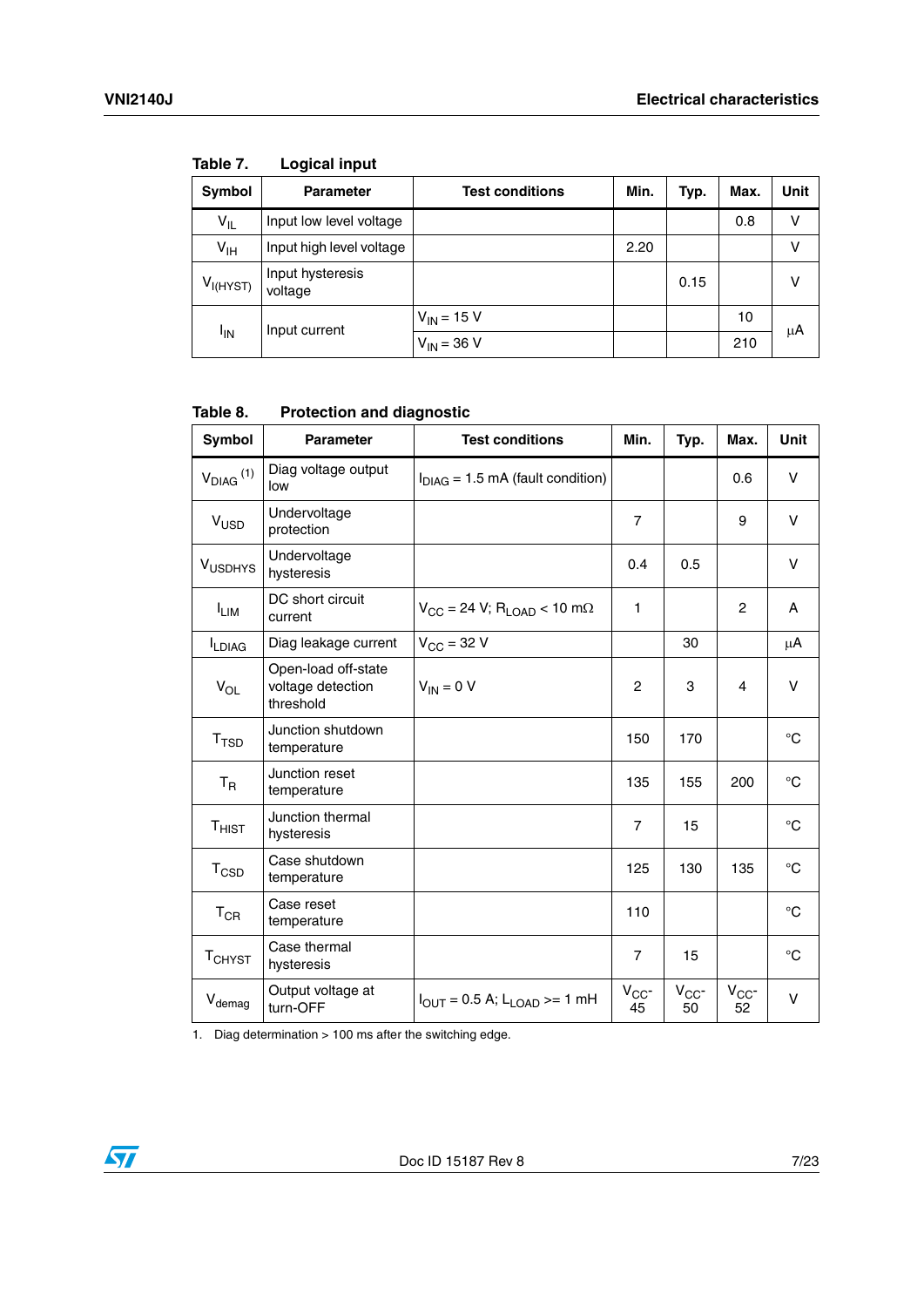

**Figure 3. Current and voltage conventions**

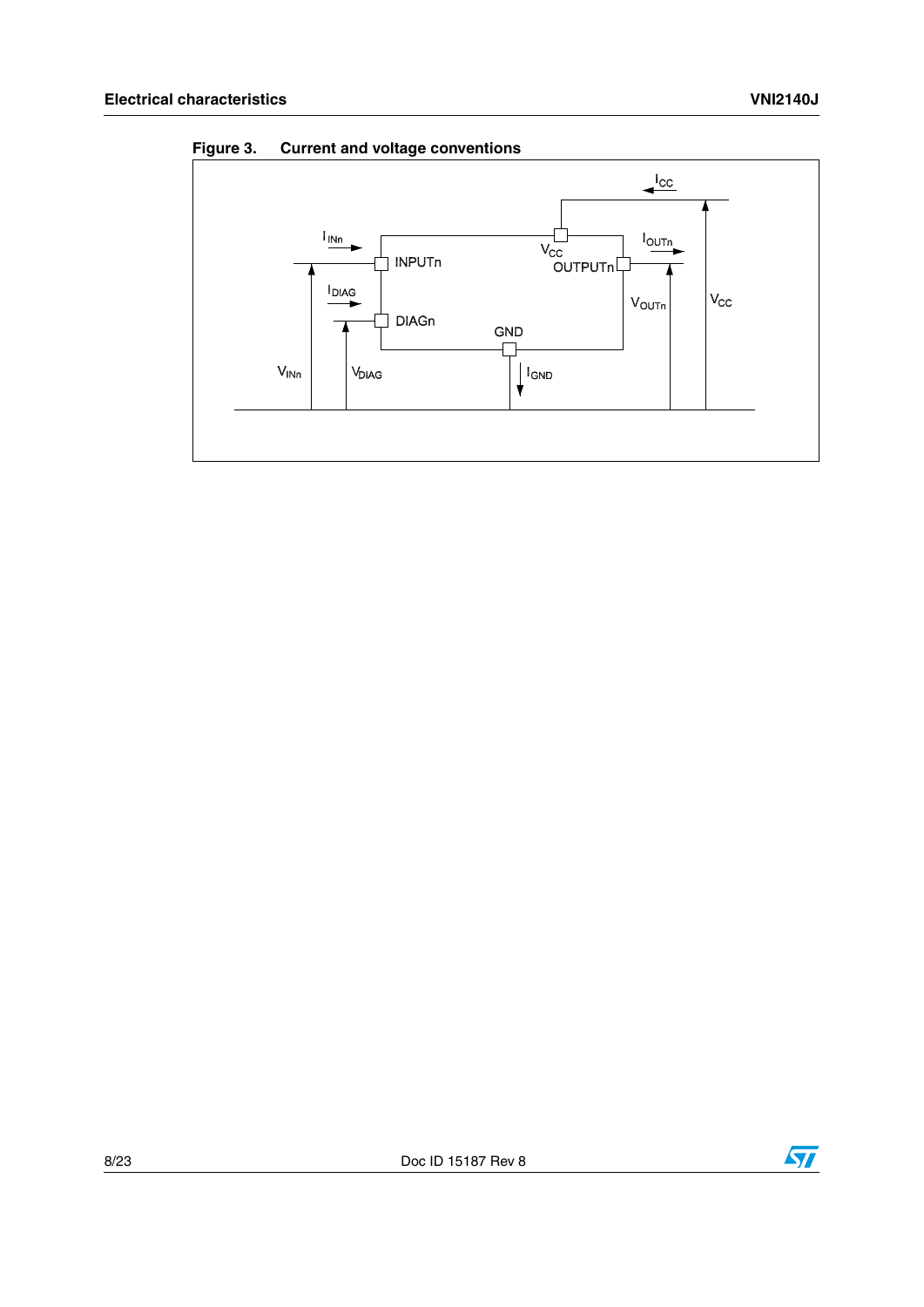## <span id="page-8-0"></span>**5 Truth table**

| Table 9. | <b>Truth table</b> |  |
|----------|--------------------|--|
|          |                    |  |

|                                      | <b>INPUTn</b> | <b>OUTPUTn</b> | <b>DIAGn</b> |
|--------------------------------------|---------------|----------------|--------------|
| Normal operation                     | н             | н              | Н<br>н       |
| Overtemperature                      | Н             |                | Н            |
| Undervoltage                         | н             |                | x<br>x       |
| Shorted load<br>(Current limitation) | Н             | X              | Н<br>н       |
| Output voltage > $V_{OL}$            | н             | $7^{(1)}$<br>H | н            |
| Short to $V_{CC}$                    | н             | Н<br>Н         | н            |

1.  $Z =$  Depending on the external circuit

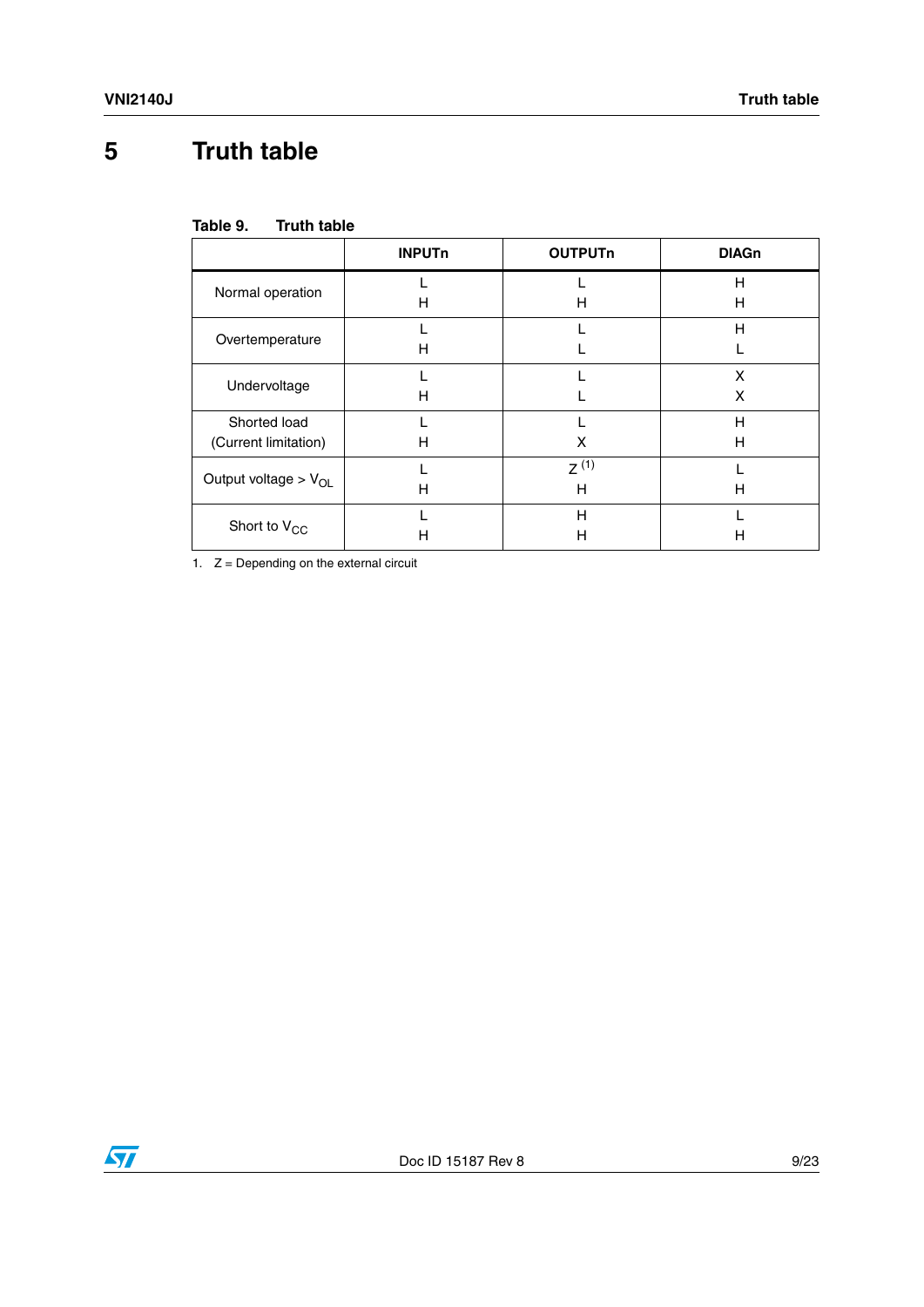## <span id="page-9-0"></span>**6 Switching waveforms**





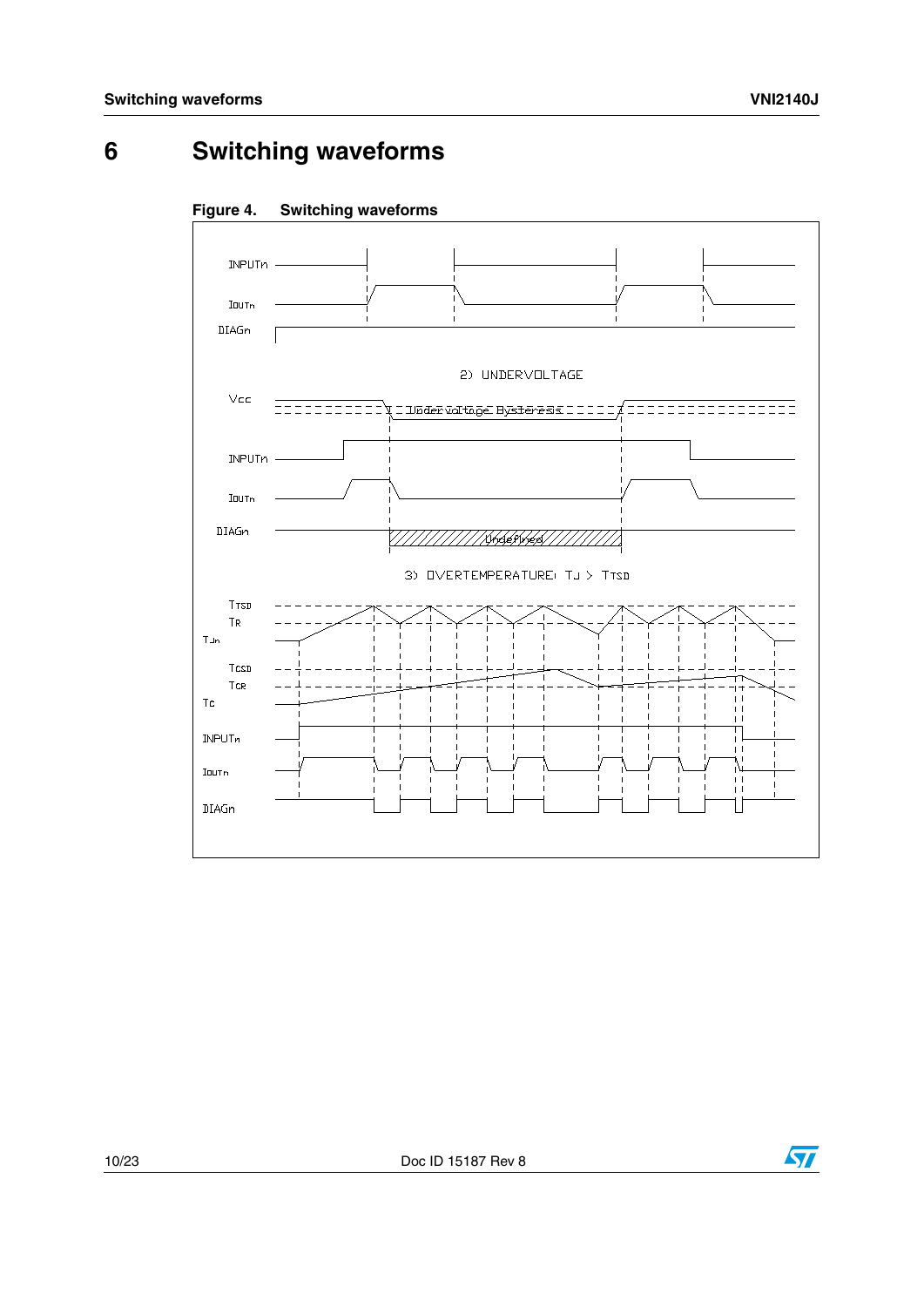$\sqrt{2}$ 



**Figure 5. Switching waveforms (continued)**

#### **Figure 6. Switching parameter test conditions**

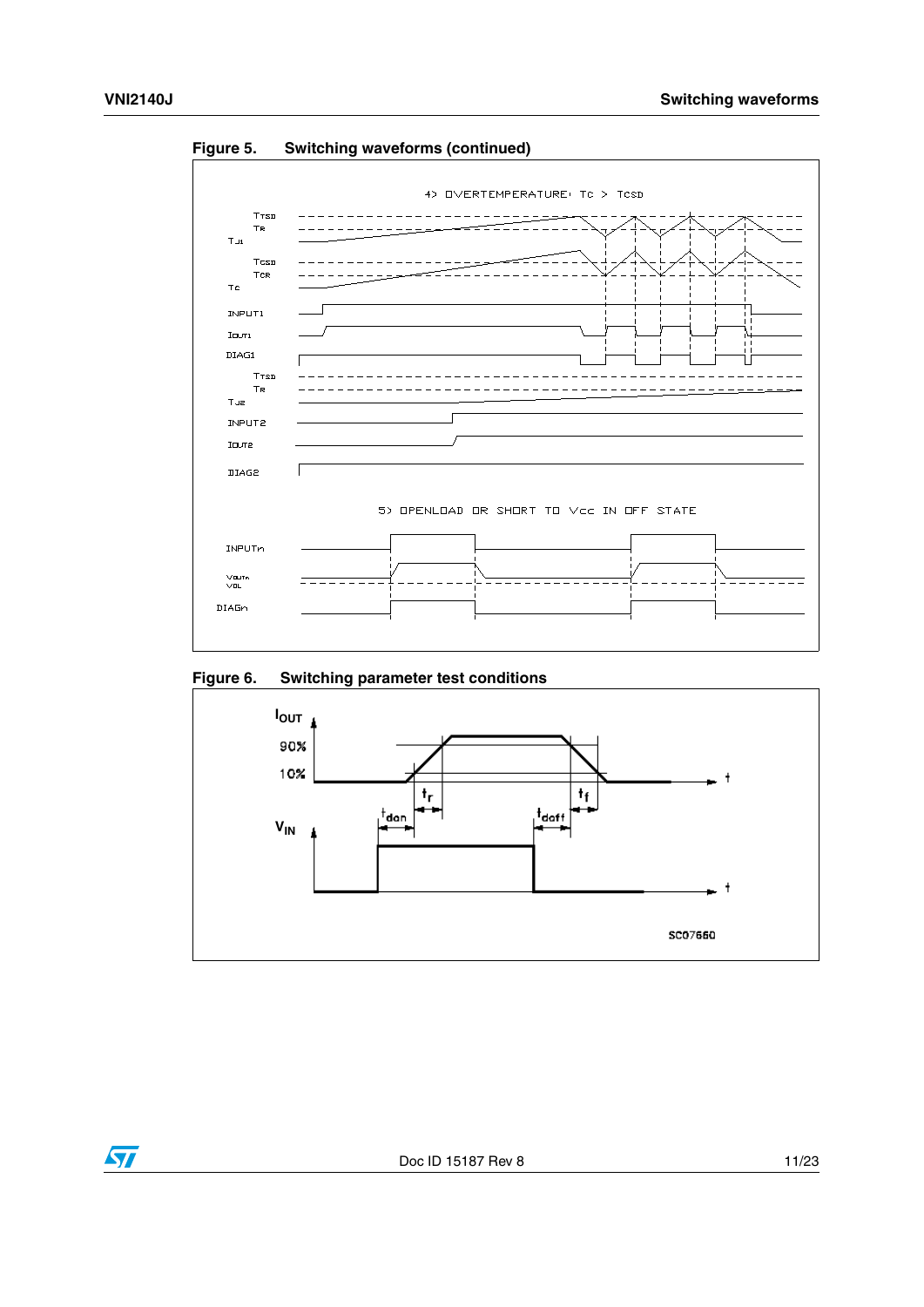

**Figure 7. Typical application circuit**

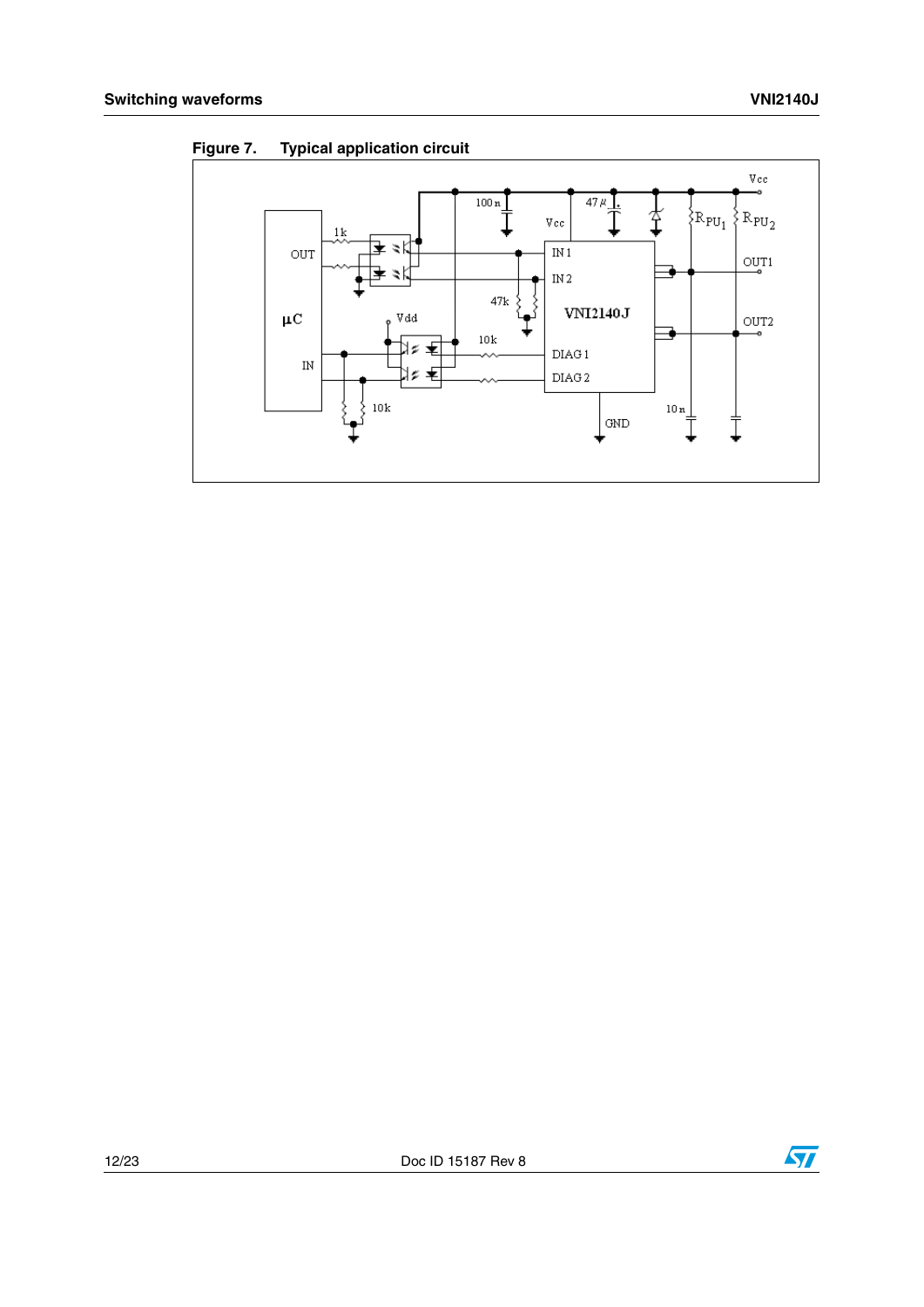### <span id="page-12-0"></span>**7 Open load**

In order to detect the open load fault a pull-up resistor must be connected between the  $V_{CC}$ line and the output pin.

In a normal condition a current flows through the network made up of a pull-up resistor and a load. The voltage across the load is less than  $V_{OLMIN}$ ; so the diag pin is kept high.

This is the result in the condition:

#### **Equation 1**

$$
V_{CC}\frac{R_{LOAD}}{R_{LOAD}+R_{PU}} < V_{OLMIN}
$$

or

#### **Equation 2**

$$
\left(\frac{V_{CC}}{V_{OLMIN}} - 1\right) \cdot R_{LOAD} < R_{PU}
$$

When a open load event occurs the voltage on the output pin rises to a value higher than V<sub>OLMAX</sub> (depending on the pull-up resistor). The diag pin will go down.

This result in the condition:

#### **Equation 3**

$$
R_{PU} < \frac{V_{CC} - V_{OLMAX}}{\left\| I_{OUT(OFF1)MIN} \right\|}
$$





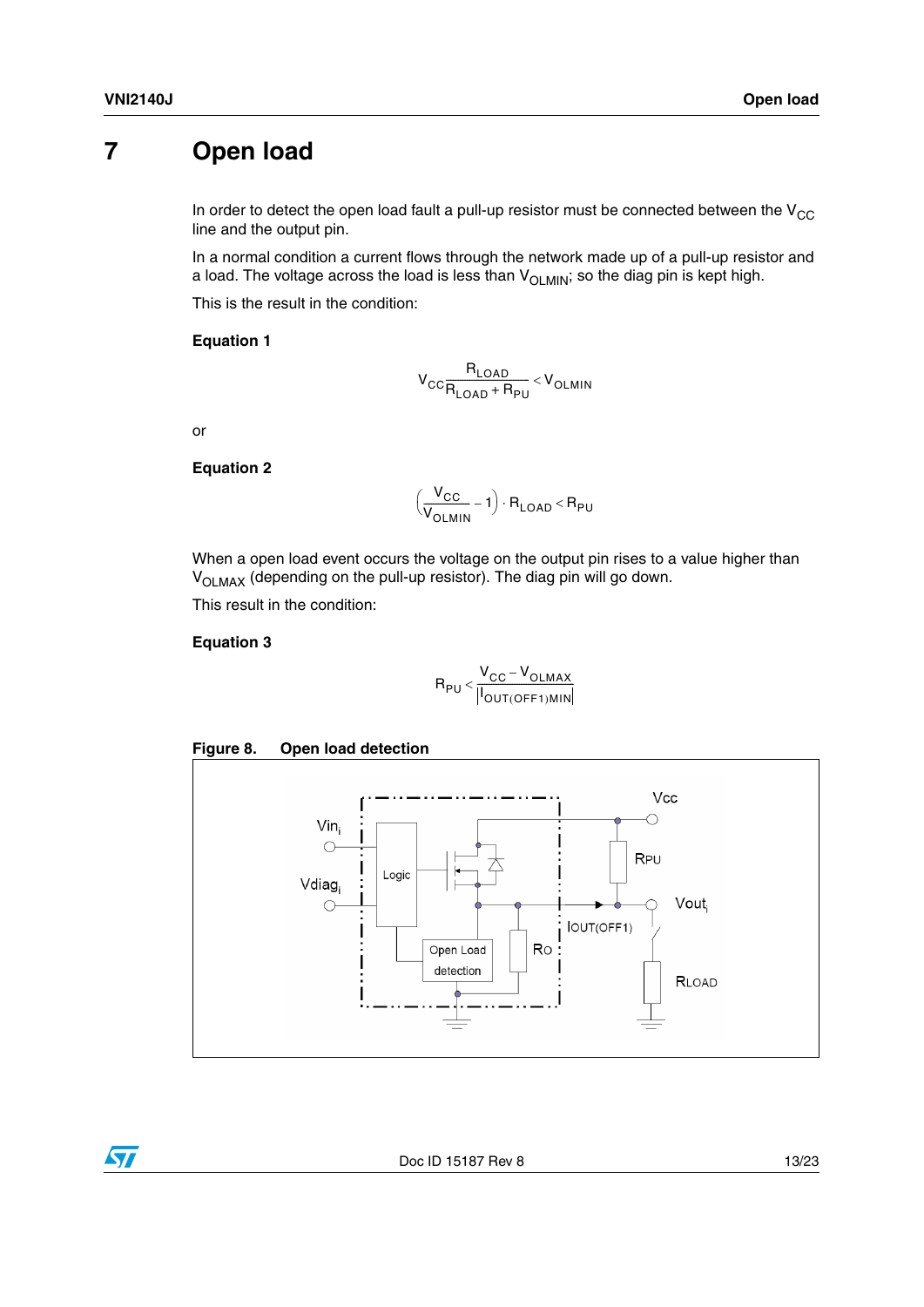



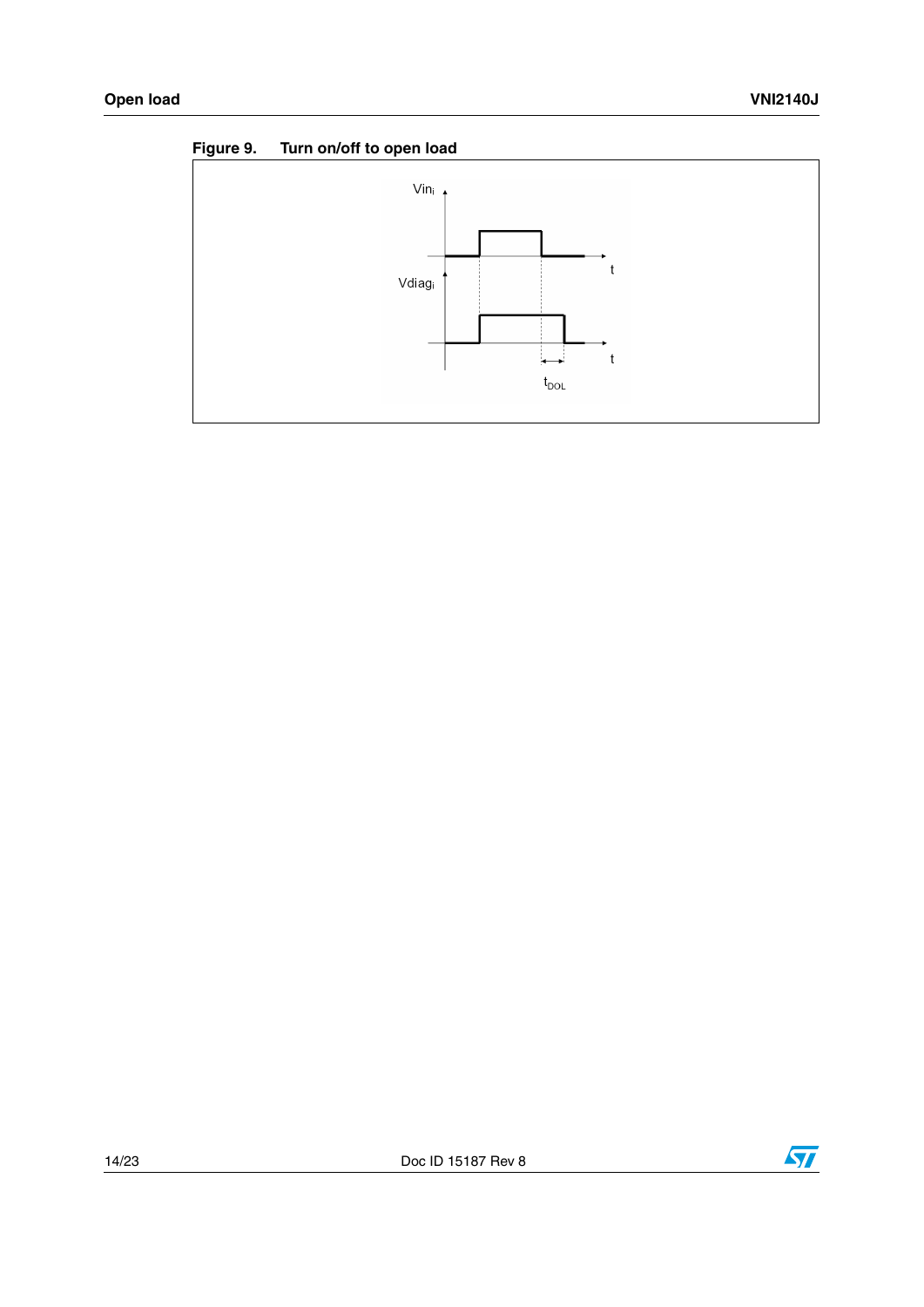$\sqrt{}$ 

### <span id="page-14-0"></span>**8 Package and PCB thermal data**

#### **Figure 10. PowerSSO-12 PC board**



<span id="page-14-1"></span>





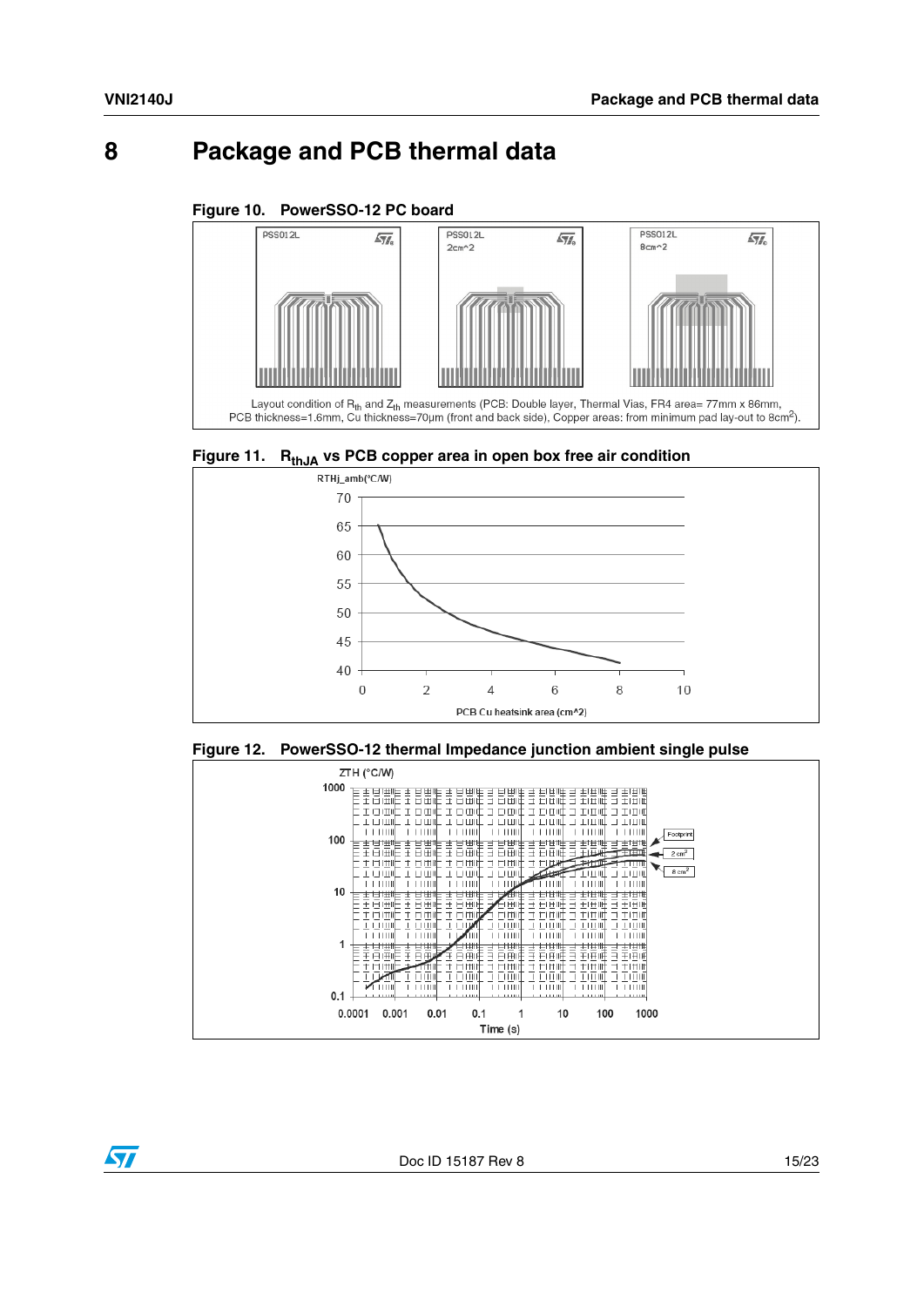Pulse calculation formula

#### **Equation 4**

$$
Z_{TH\delta} = R_{TH} \times \delta + Z_{THtp} (1 - \delta)
$$

where  $\delta = t_P/T$ 





#### **Table 10. Thermal parameter**

| Area/island (cm2)            | <b>Footprint</b> | $\mathbf{2}$ | 8   |
|------------------------------|------------------|--------------|-----|
| R1 $(^{\circ}C/W)$           | 0.1              |              |     |
| $R2$ (°C/W)                  | 0.2              |              |     |
| R3 $(^{\circ}C/W)$           | $\overline{7}$   |              |     |
| $R4$ (°C/W)                  | 10               | 10           | 9   |
| R5 (°C/W)                    | 22               | 15           | 10  |
| R6 (°C/W)                    | 26               | 20           | 15  |
| $C1$ (W.s/ $\textdegree C$ ) | 0.0001           |              |     |
| $C2$ (W.s/ $\textdegree C$ ) | 0.002            |              |     |
| $C3$ (W.s/ $\textdegree C$ ) | 0.05             |              |     |
| $C4$ (W.s/ $\textdegree C$ ) | 0.2              | 0.1          | 0.1 |
| $C5$ (W.s/ $\textdegree C$ ) | 0.27             | 0.8          | 1   |
| $C6$ (W.s/ $\textdegree C$ ) | 3                | 6            | 9   |

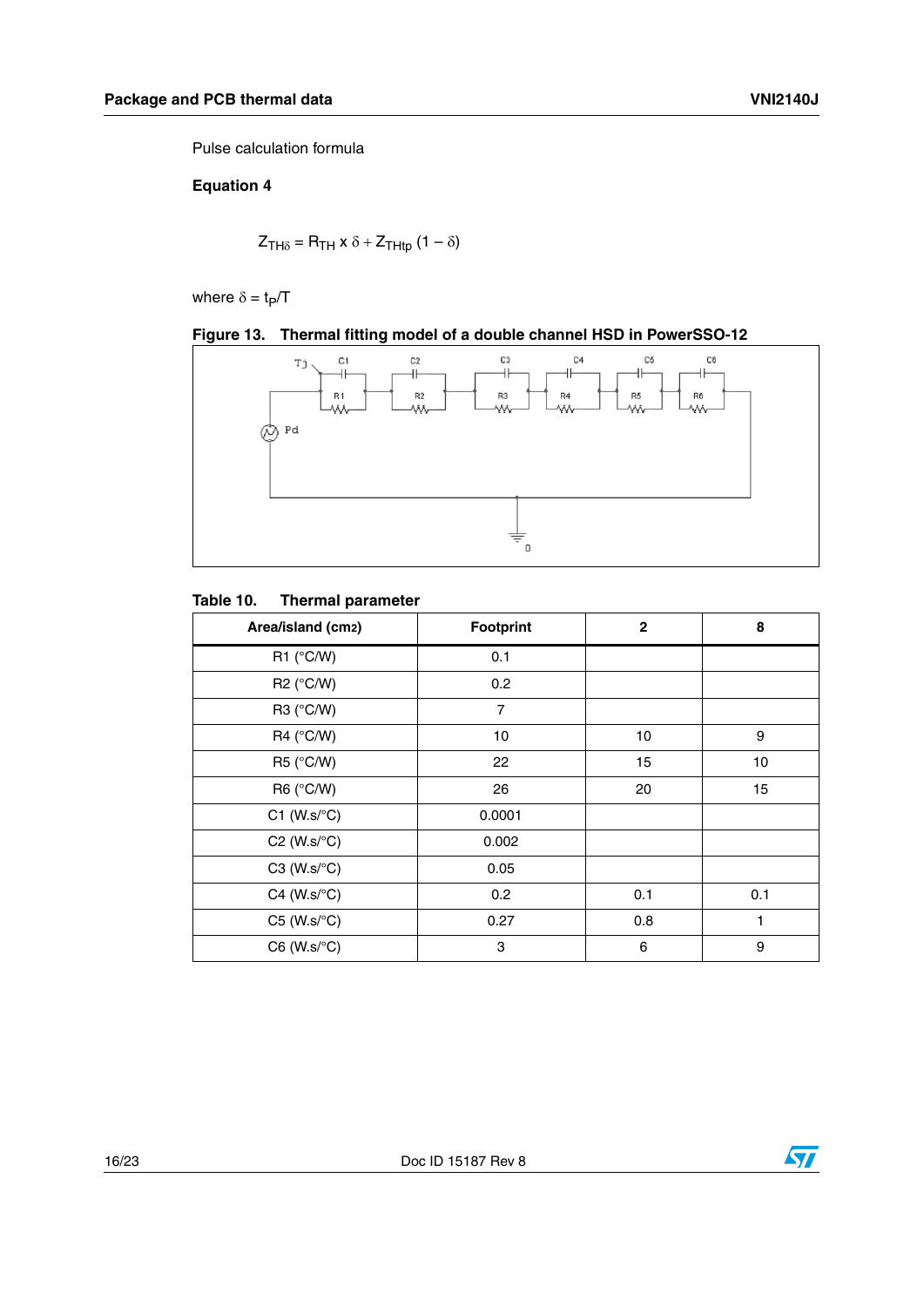### <span id="page-16-0"></span>**9 Reverse polarity protection**

This schematic can be used with any type of load.

The following is an indication on how to dimension the  $R_{GND}$  resistor.

 $R_{GND} = (-V_{CC}) / (-I_{GND})$ 

where -I<sub>GND</sub> is the DC reverse ground pin current and can be found in the absolute maximum rating section of the device datasheet.

Power dissipation in  $R_{GND}$  (when  $V_{CC}$  < 0: during reverse polarity situations) is:

 $PD = (-V_{CC})^2 / R_{GND}$ 

*Note: In normal condition (no reverse polarity) due to the diode there will be a voltage drop between GND of the device and GND of the system.*





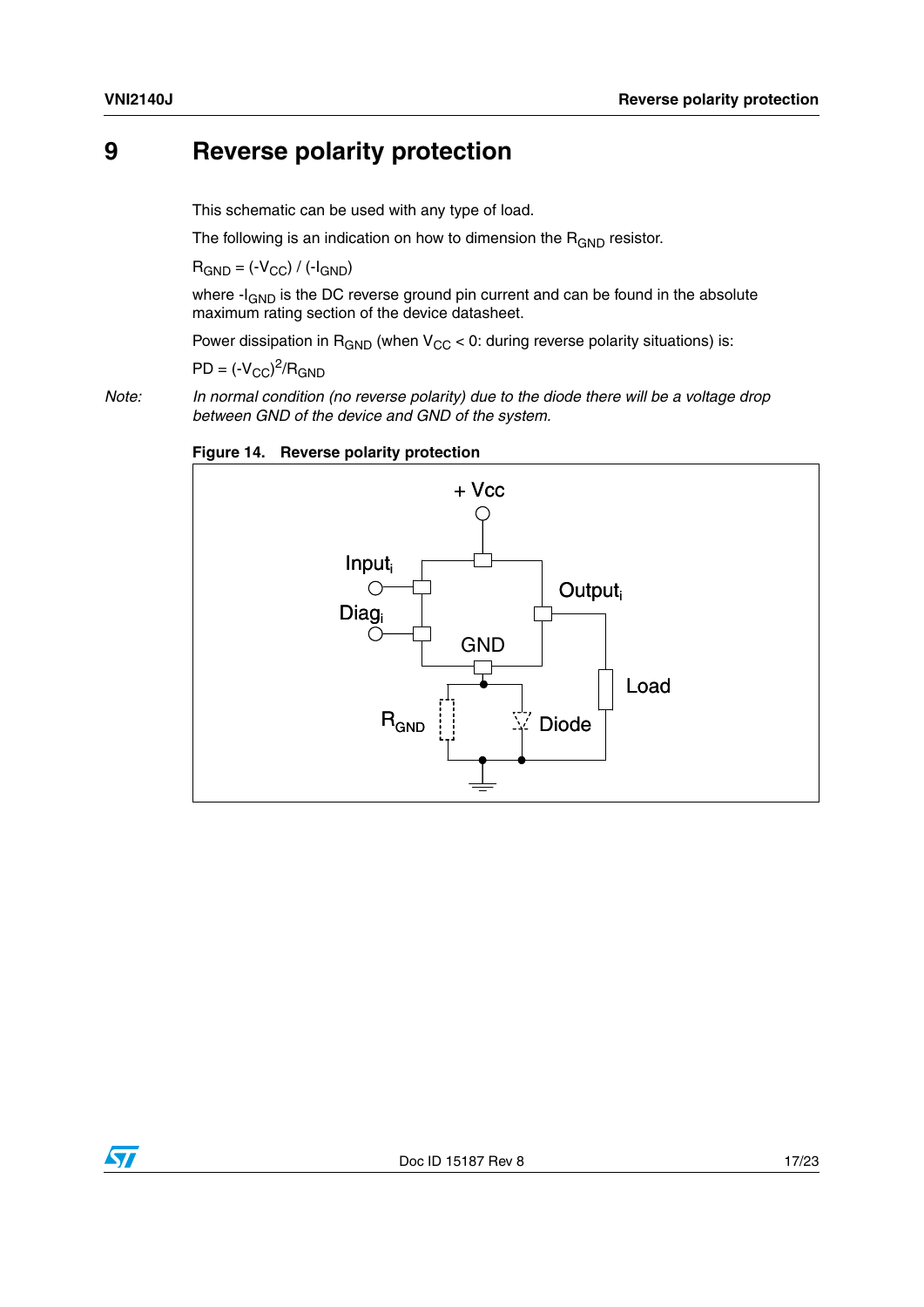## <span id="page-17-0"></span>**10 Package mechanical data**

In order to meet environmental requirements, ST offers these devices in different grades of ECOPACK® packages, depending on their level of environmental compliance. ECOPACK® specifications, grade definitions and product status are available at: www.st.com. ECOPACK is an ST trademark.

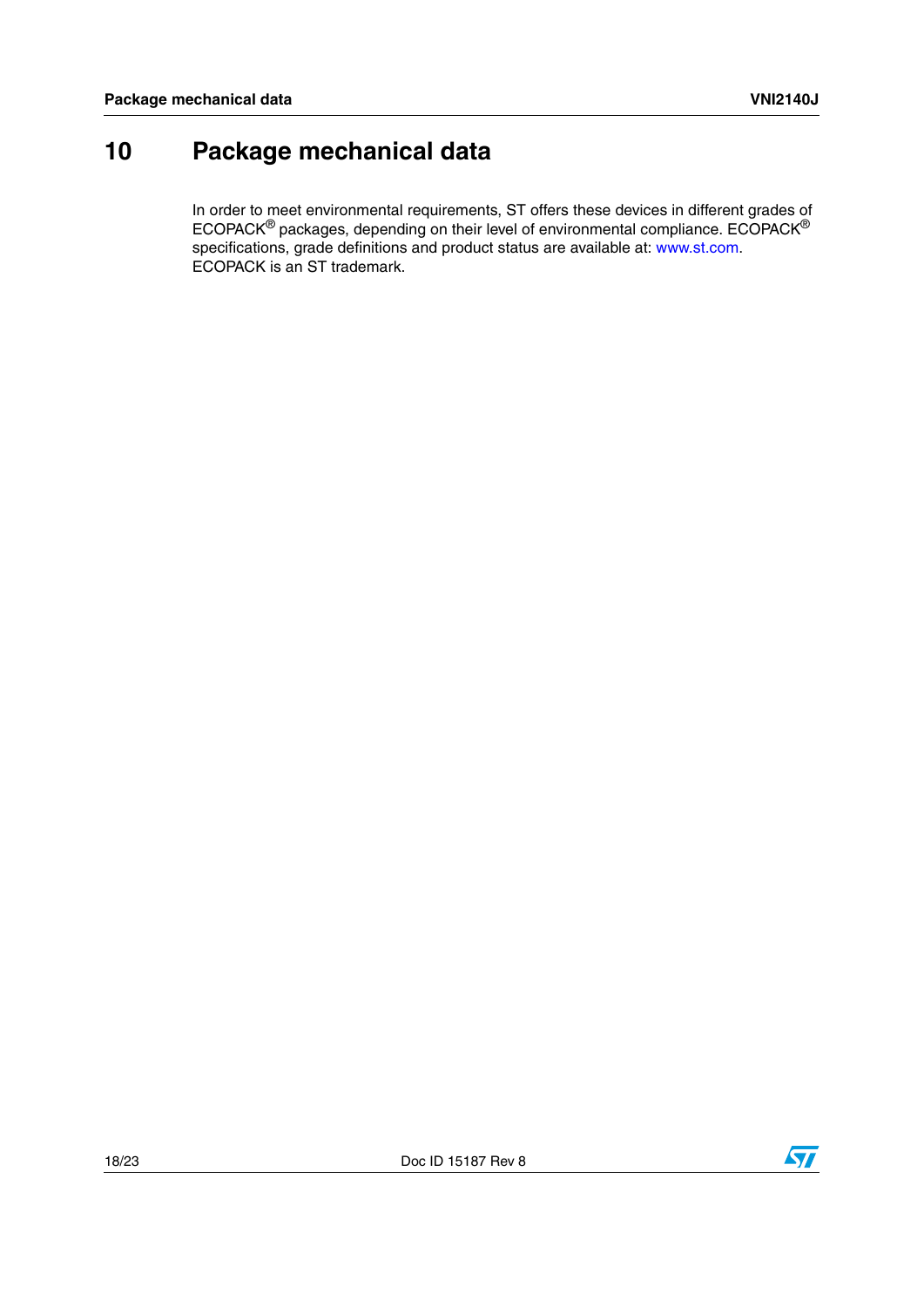|             | mm                 |       |             |  |  |
|-------------|--------------------|-------|-------------|--|--|
| Symbol      | Min.               | Typ.  | Max.        |  |  |
| A           | 1.250              |       | 1.620       |  |  |
| A1          | 0.000              |       | 0.100       |  |  |
| A2          | 1.100              |       | 1.650       |  |  |
| B           | 0.230              |       | 0.410       |  |  |
| $\mathsf C$ | 0.190              |       | 0.250       |  |  |
| D           | 4.800              |       | 5.000       |  |  |
| E           | 3.800              |       | 4.000       |  |  |
| e           |                    | 0.800 |             |  |  |
| H           | 5.800              |       | 6.200       |  |  |
| h           | 0.250              |       | 0.500       |  |  |
| L           | 0.400              |       | 1.270       |  |  |
| k           | $\mathsf{O}^\circ$ |       | $8^{\circ}$ |  |  |
| X           | 1.900              |       | 2.500       |  |  |
| Υ           | 3.600              |       | 4.200       |  |  |
| ddd         |                    |       | 0.100       |  |  |

**Table 11. PowerSSO-12™ mechanical data**

### **Figure 15. PowerSSO-12™ package dimensions**



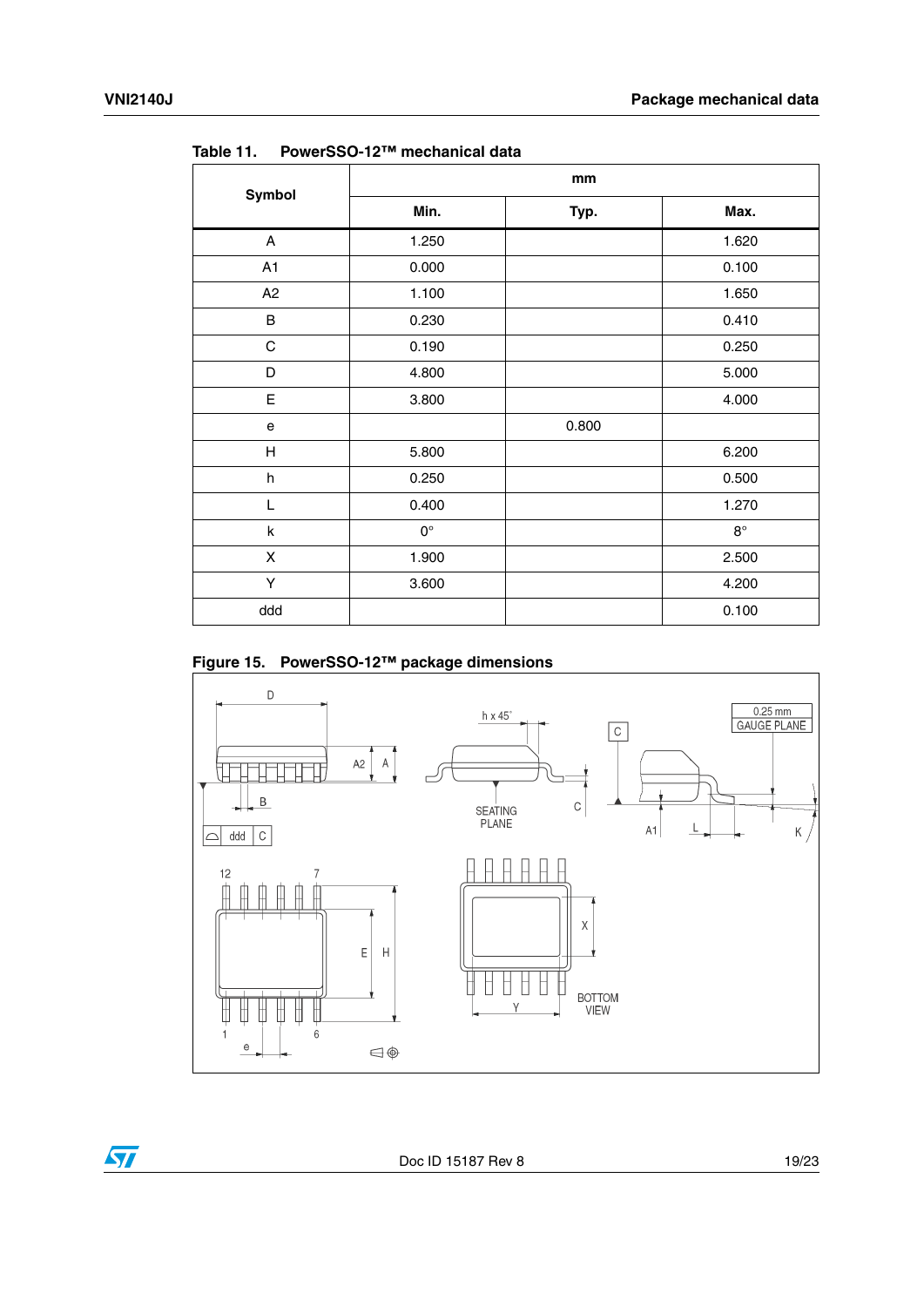



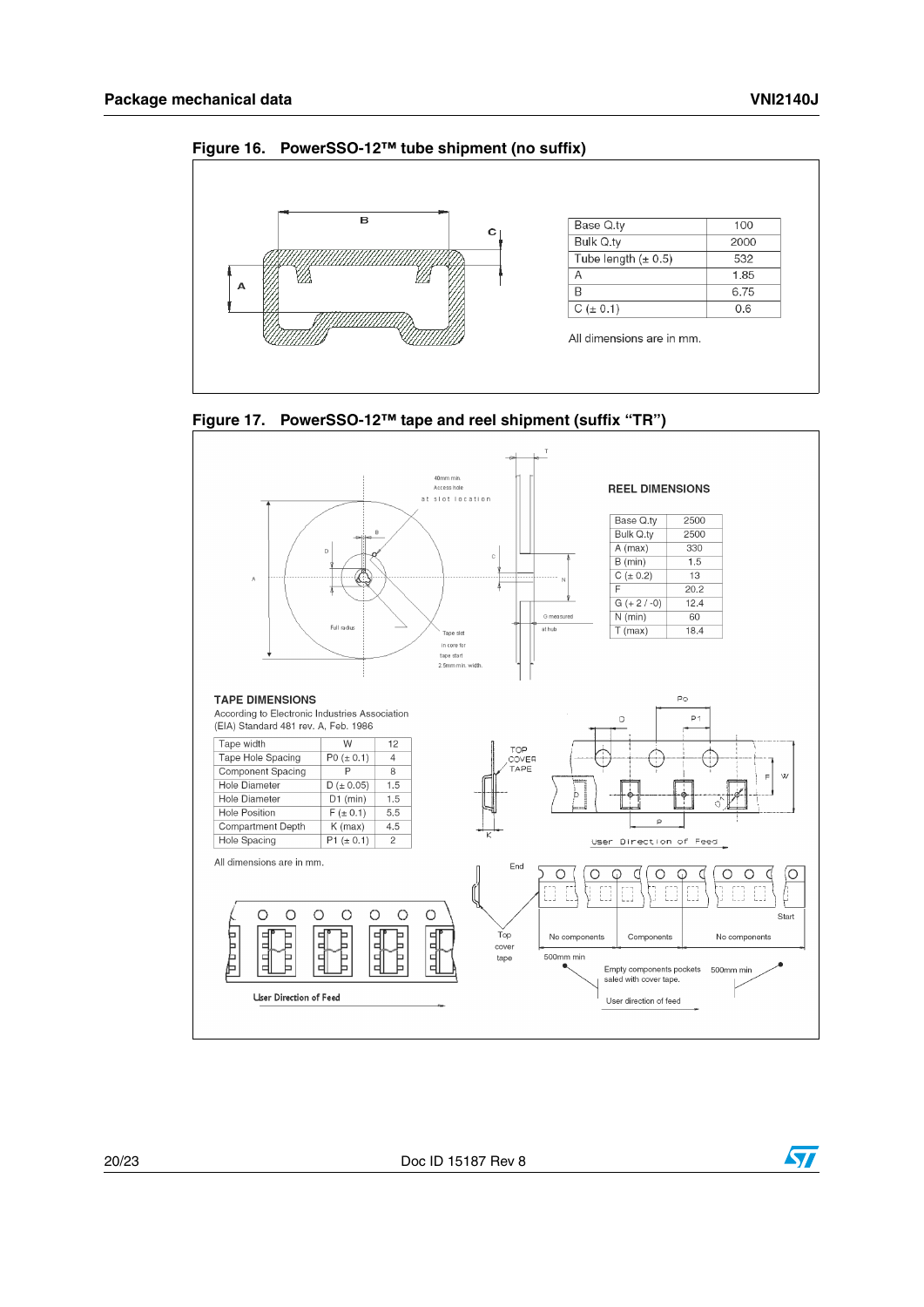<span id="page-20-0"></span>



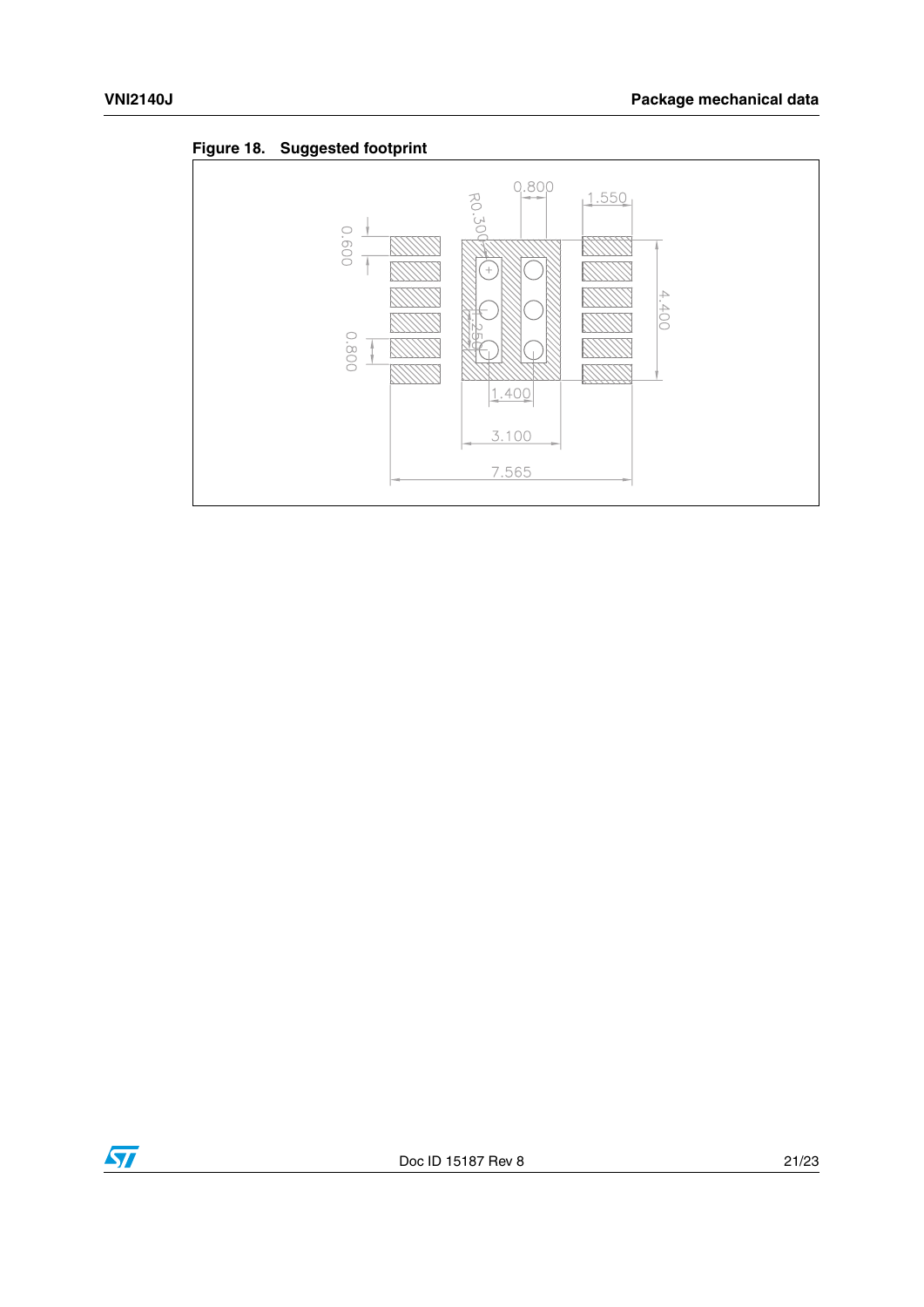# <span id="page-21-0"></span>**11 Revision history**

| <b>Date</b> | <b>Revision</b> | <b>Changes</b>                                      |
|-------------|-----------------|-----------------------------------------------------|
| 16-Dec-2008 |                 | Initial release                                     |
| 29-Apr-2009 | 2               | Updated Table 5 on page 6                           |
| 03-Jul-2009 | 3               | Updated features in coverpage and Table 5 on page 6 |
| 27-Aug-2009 | 4               | Updated Section 9: Reverse polarity protection      |
| 25-Mar-2010 | 5               | Updated Coverpage and Table 4 on page 5             |
| 26-Apr-2010 | 6               | Updated Table 5 on page 6                           |
| 21-Jul-2010 | 7               | Updated Table 8 on page 7                           |
| 15-Nov-2011 | 8               | Updated Figure 18 on page 21                        |

**Table 12. Document revision history**